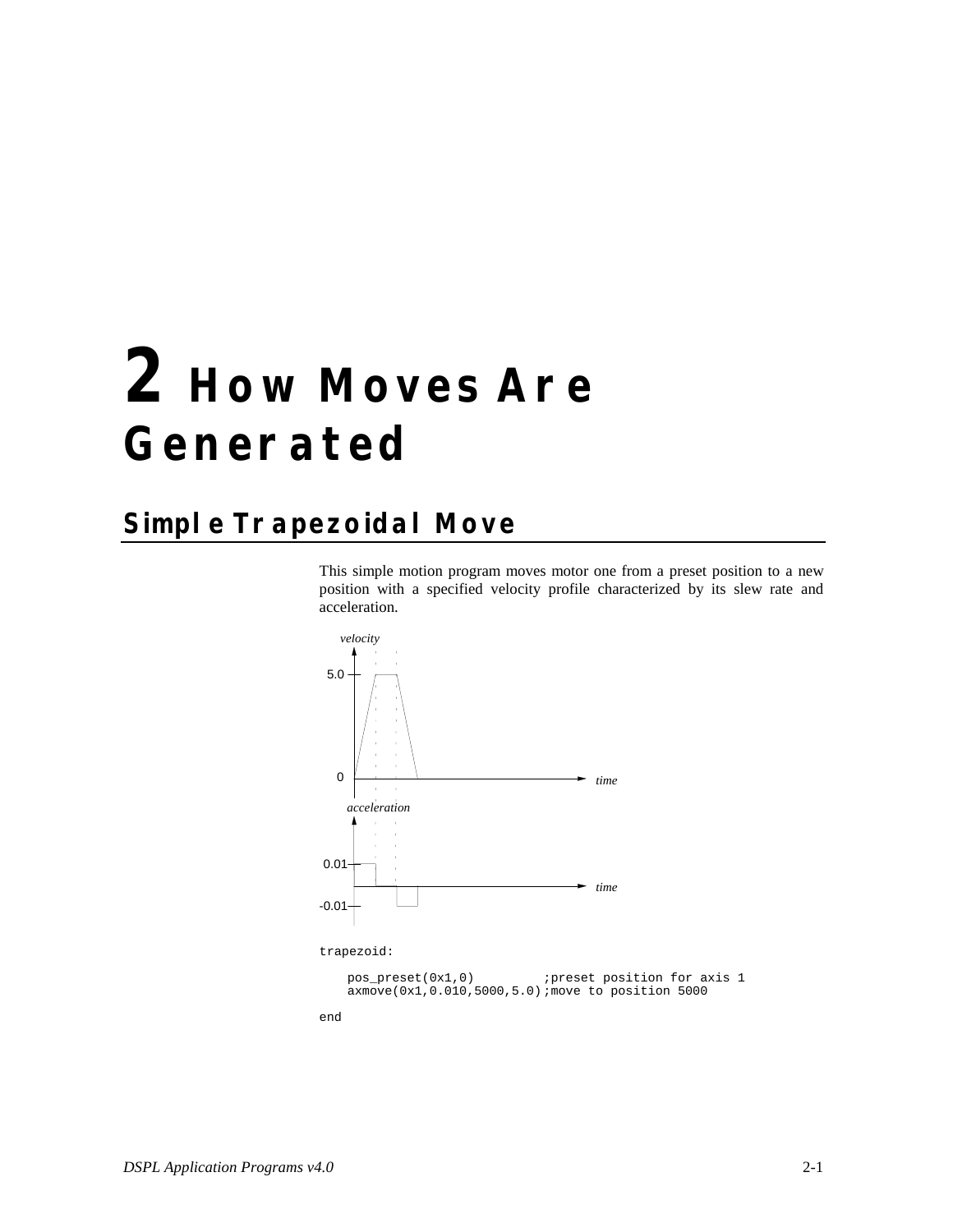## **Simple Triangular Move**

This program moves motor one from an initial position of 0 to a final position of 5,625 counts on a triangular velocity profile. This profile uses an acceleration of 0.0025 counts/(200 µs)2 and target velocity of 5.0 counts/200µs.

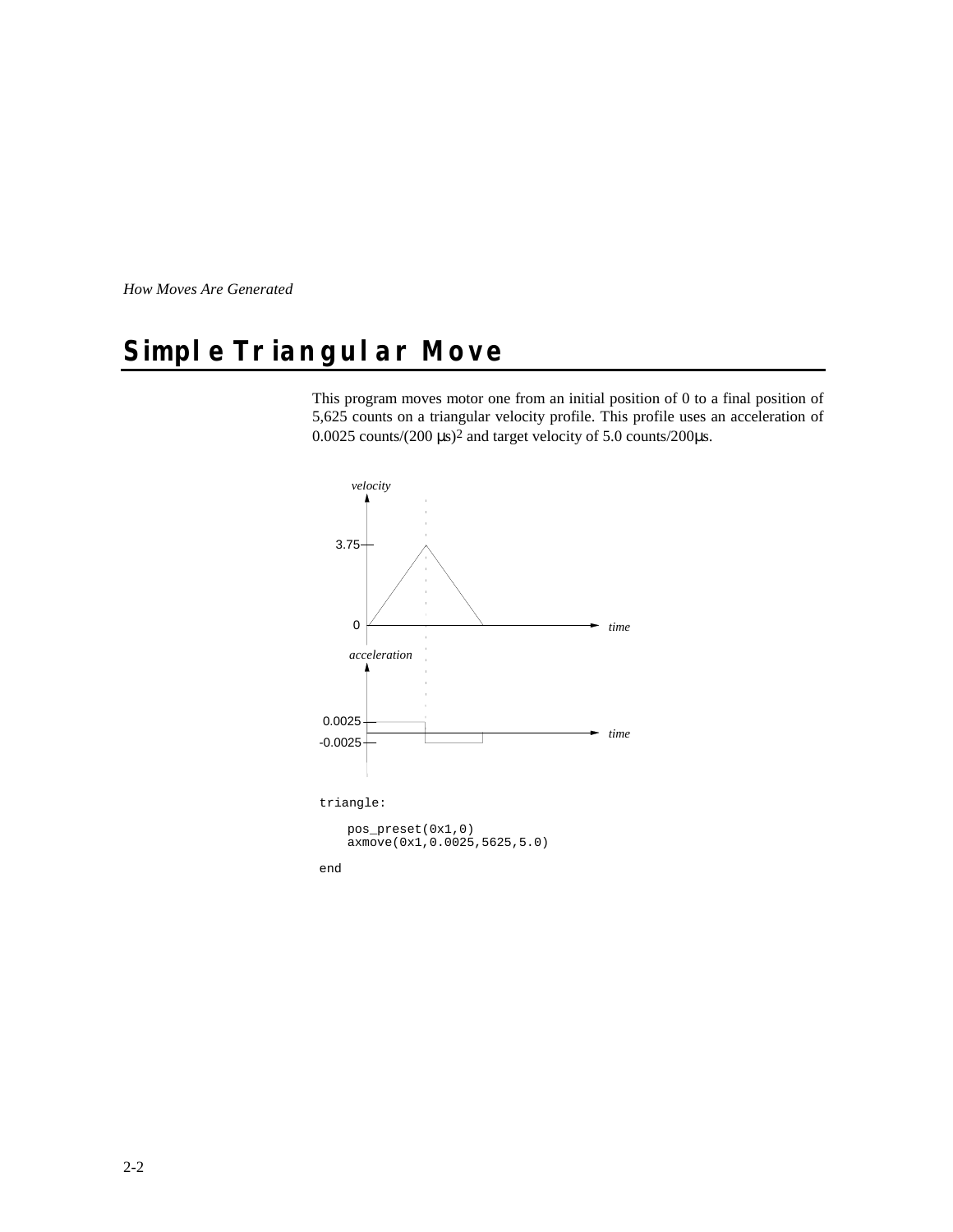#### **Time Based Trapezoidal Move**

This program moves motor one from an initial position of 0 to a final position of 20000 counts in 500 ms (or 2500\*200 $\mu$ s) at acceleration = 1 count/(200  $\mu$ s)<sup>2</sup>. Velocity for this move will be automatically calculated by the Mx4.

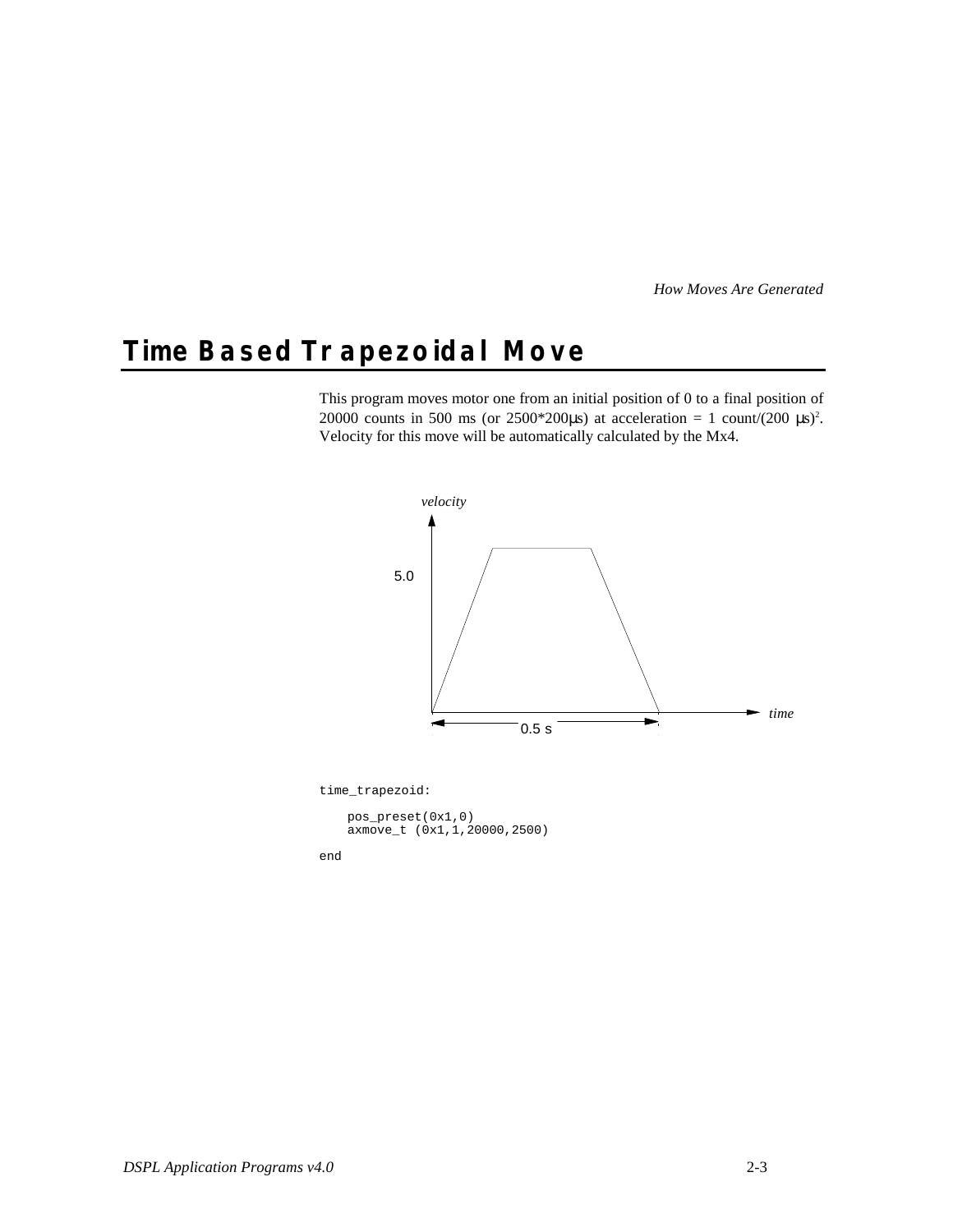#### **Intercepting a Trapezoidal Move**



The first move with programmed acceleration  $(a_1)$ , end position  $(p_1)$ , and speed  $(v<sub>1</sub>)$  can be intercepted by another move with an entire different set of arguments at any time.

intercept:

```
 pos_preset(0x1, 0)
 axmove(0x1, 0.01, 50000, 20.0 ) ;move to P1
 wait_until( cpos1 > 25000 ) ;intercept axmove1 at 25000
 axmove(0x1, 0.01, 0, -10.0 ) ;return to origin
```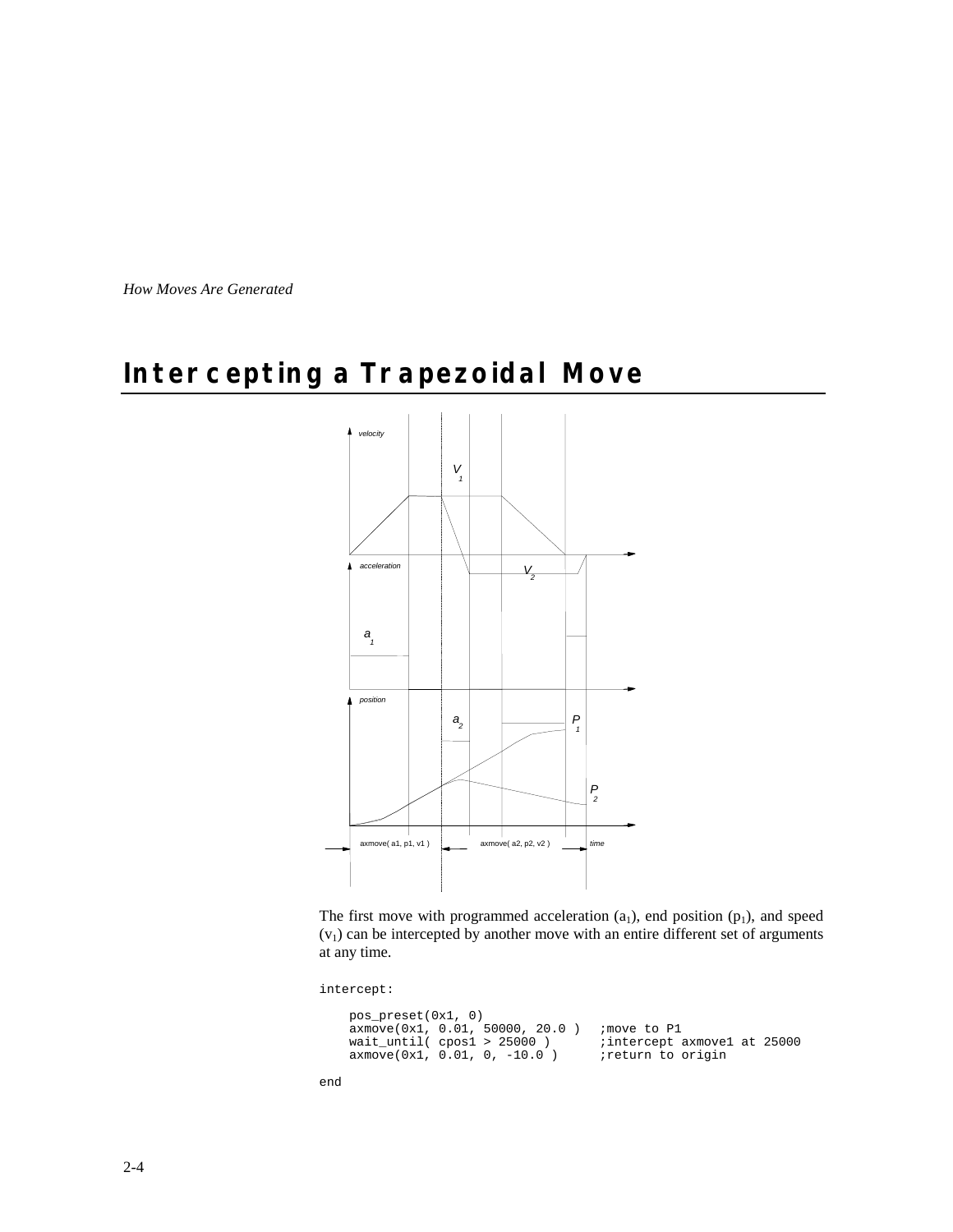## **S-Curve Trapezoidal Move**

This simple motion program moves motor one from a preset position to a new position with a specified s curve velocity profile characterized by its slew rate and acceleration. Note that the maximum acceleration achieved in the move will be twice that programmed as the acceleration argument.



scurve\_trapezoid:

pos\_preset(0x1,0) axmove\_s(0x1,0.010,5000,5.0)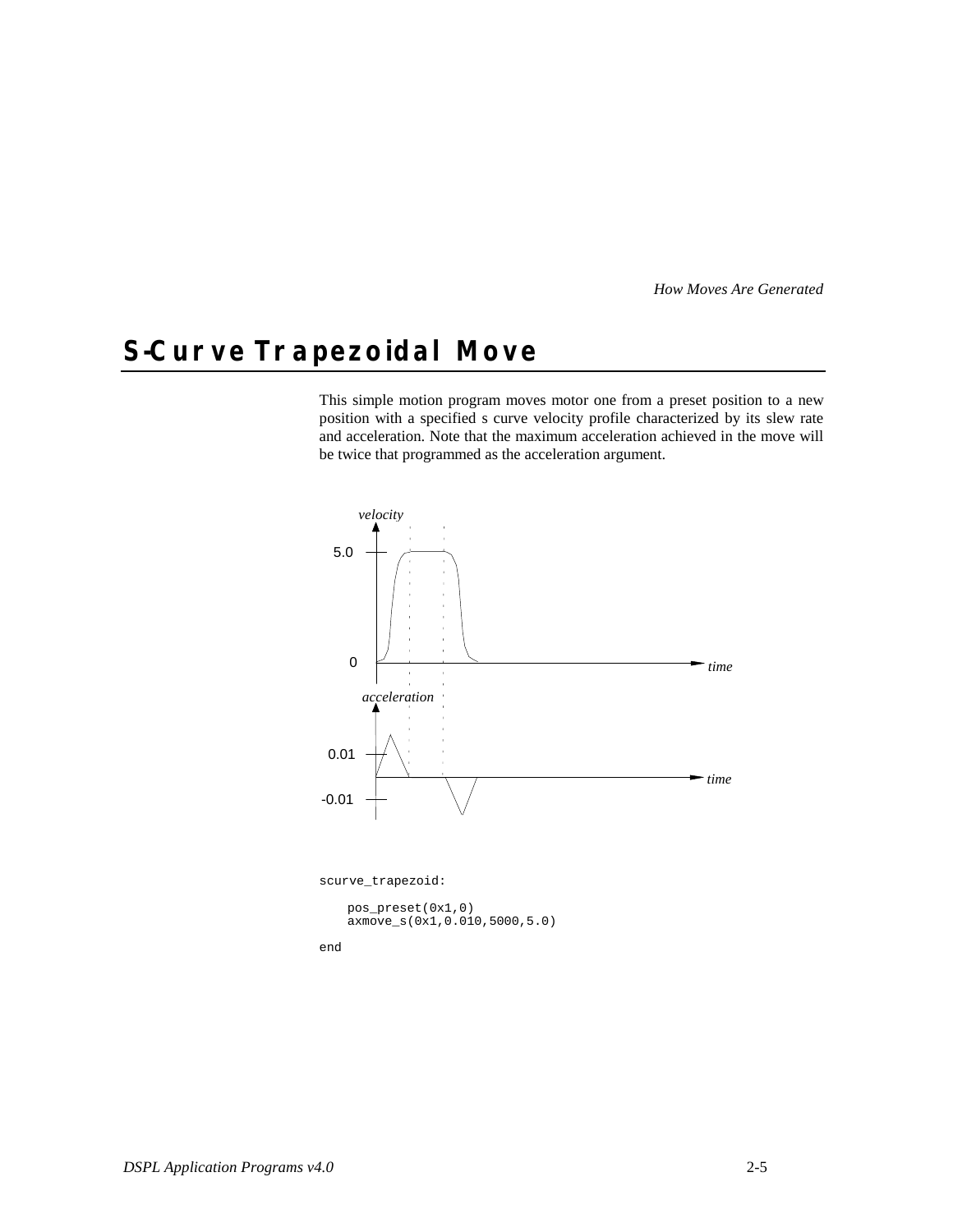#### **Trapezoidal Segment Moves**



A segment is similar to the trapezoidal move, only its end position will be at its programmed slew velocity. Remember that instruction segment must be used in conjunction with other move instructions for blending multiple moves.

segment\_trapezoid:

| $pos\_present(0x1,0)$       | ipreset position for axis 1 |
|-----------------------------|-----------------------------|
| segment(0x1,0.010,5000,5.0) | imove to position 5000      |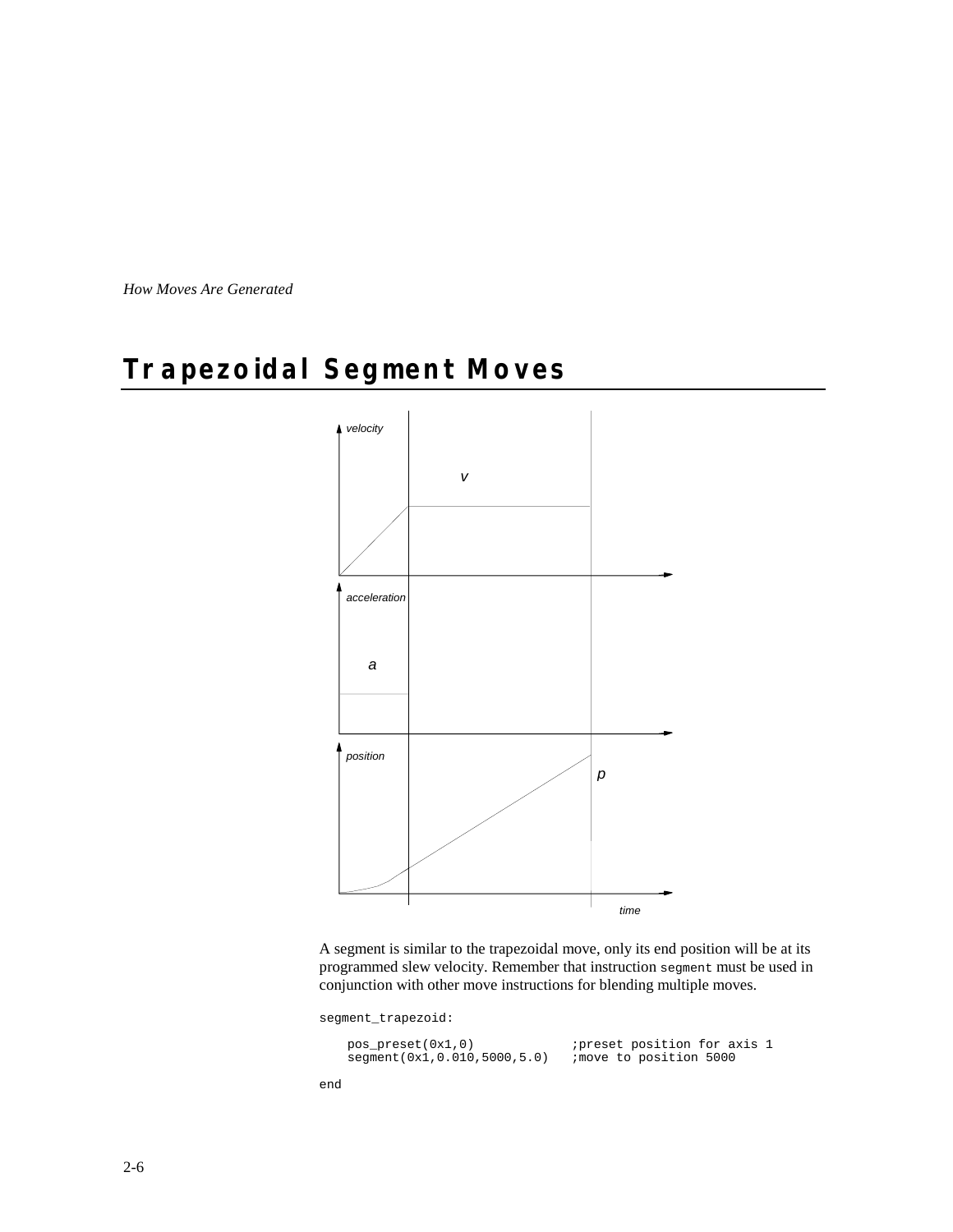## **S-Curve Triangular Move**

This program moves motor one from an initial position of 0 to a final position of 5,625 counts on a triangular s curve velocity profile. This profile uses an acceleration of 0.0025 counts/(200  $\mu$ s)<sup>2</sup> and target velocity of 5.0 counts/200 $\mu$ s.



pos\_preset(0x1,0) axmove\_s(0x1,0.0025,5625,5.0)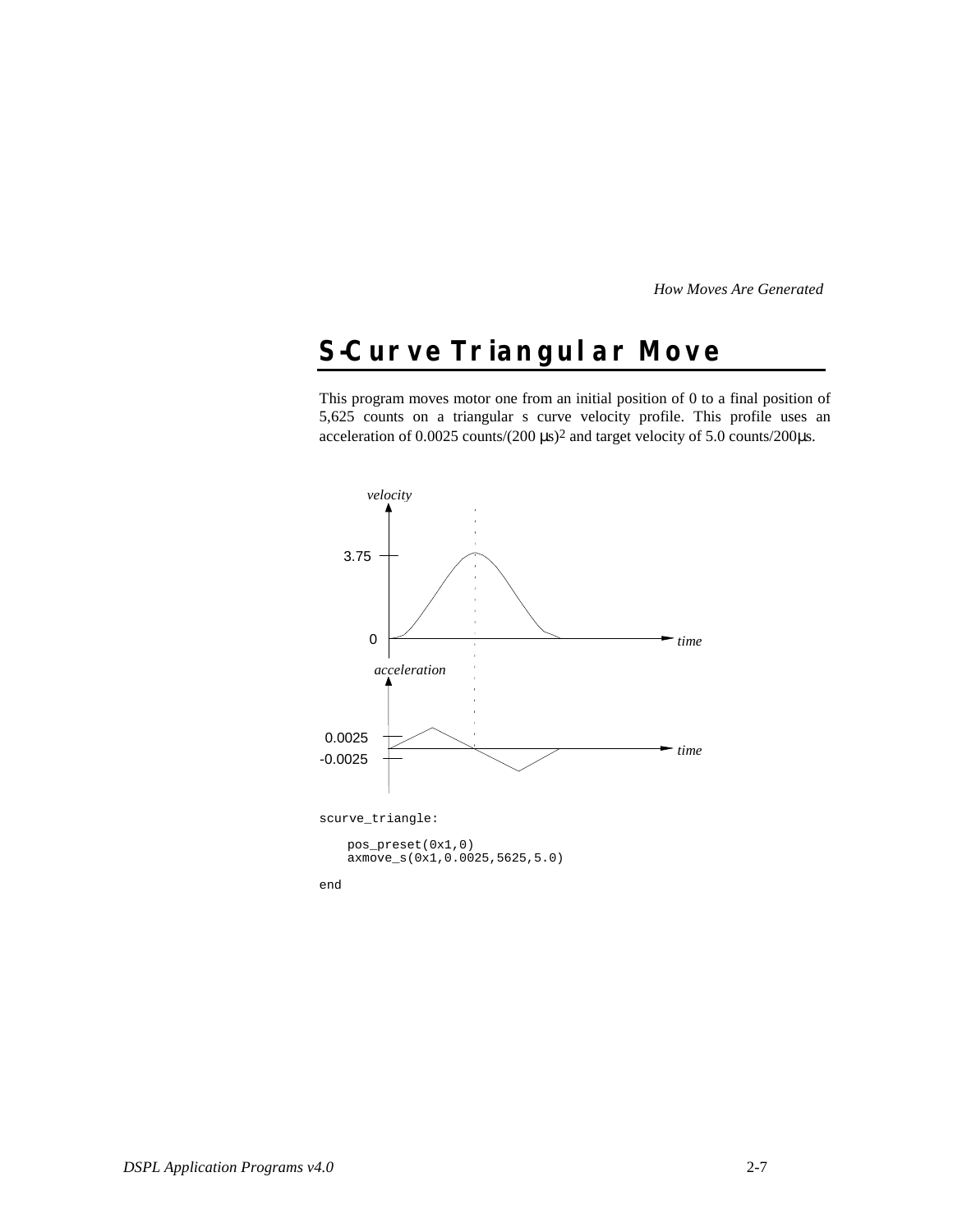## **Segment Moves With S-Curve**



A segment is similar to the trapezoidal move, only its end position will be at the programmed slew velocity. Furthermore, DSPL "segment\_s" instruction uses the "s curve" profile to accelerate. Remember that instruction segment must be used in conjunction with other move instructions for blending multiple moves.

scurve\_segment:

pos\_preset(0x1,0) segment\_s(0x1,0.0025,5625,5.0)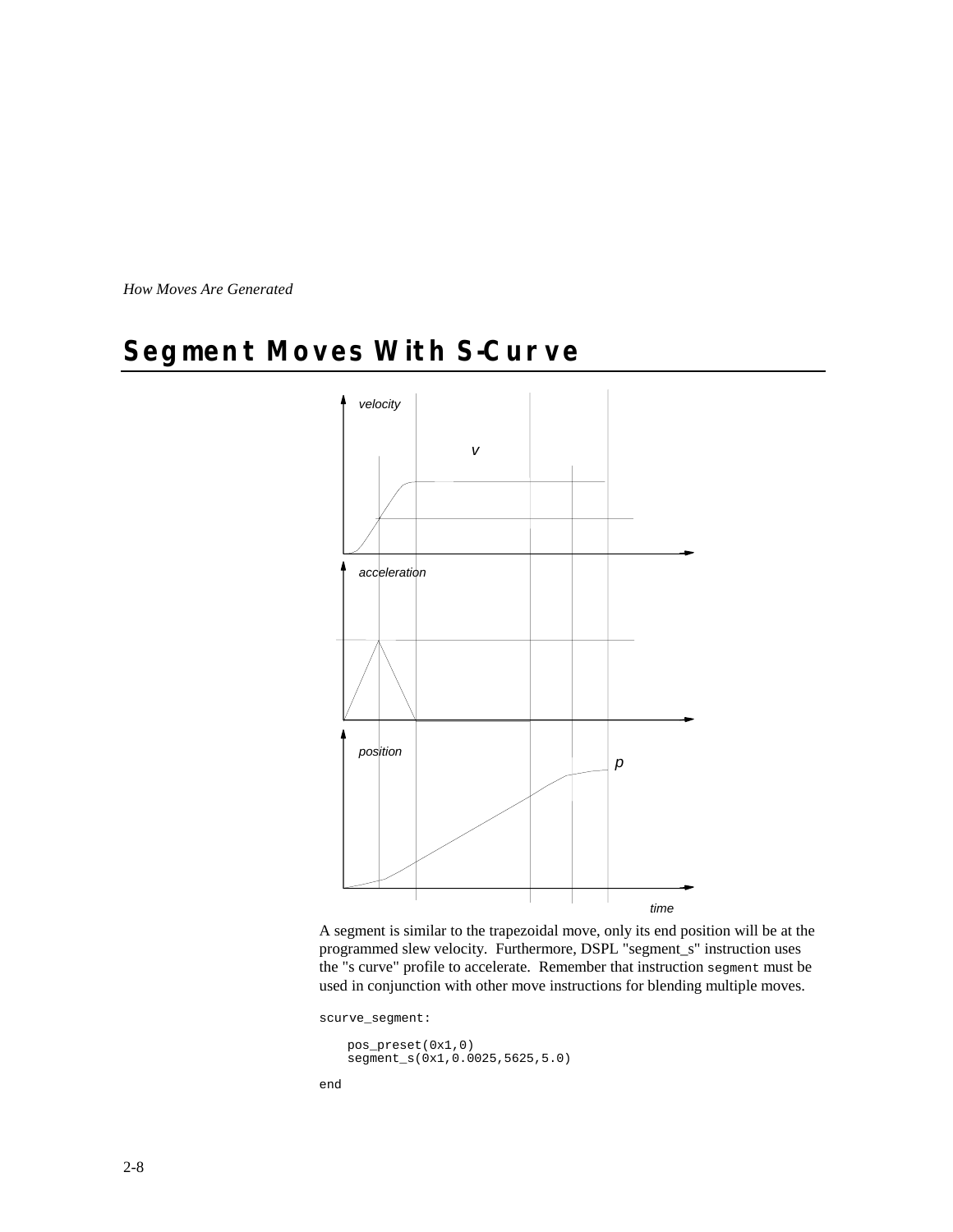## **"S" Curve Linear Move**



Constrained by a programmed maximum acceleration, the "linear\_move\_s" command will linearly ramp the speed from its initial value to a new programmed value at a programmed position. The acceleration used with this command is "s" curve and its jerk is determined by: a, k and T. Remember that instruction linear\_move\_s must be used in conjunction with other move instructions for blending multiple moves.

linear\_smove:

```
pos_preset(0x1,0)
maxacc(0x1, 0.1)linear_move_s(0x1,0.01,5000,5.0,7500)
```

```
end
```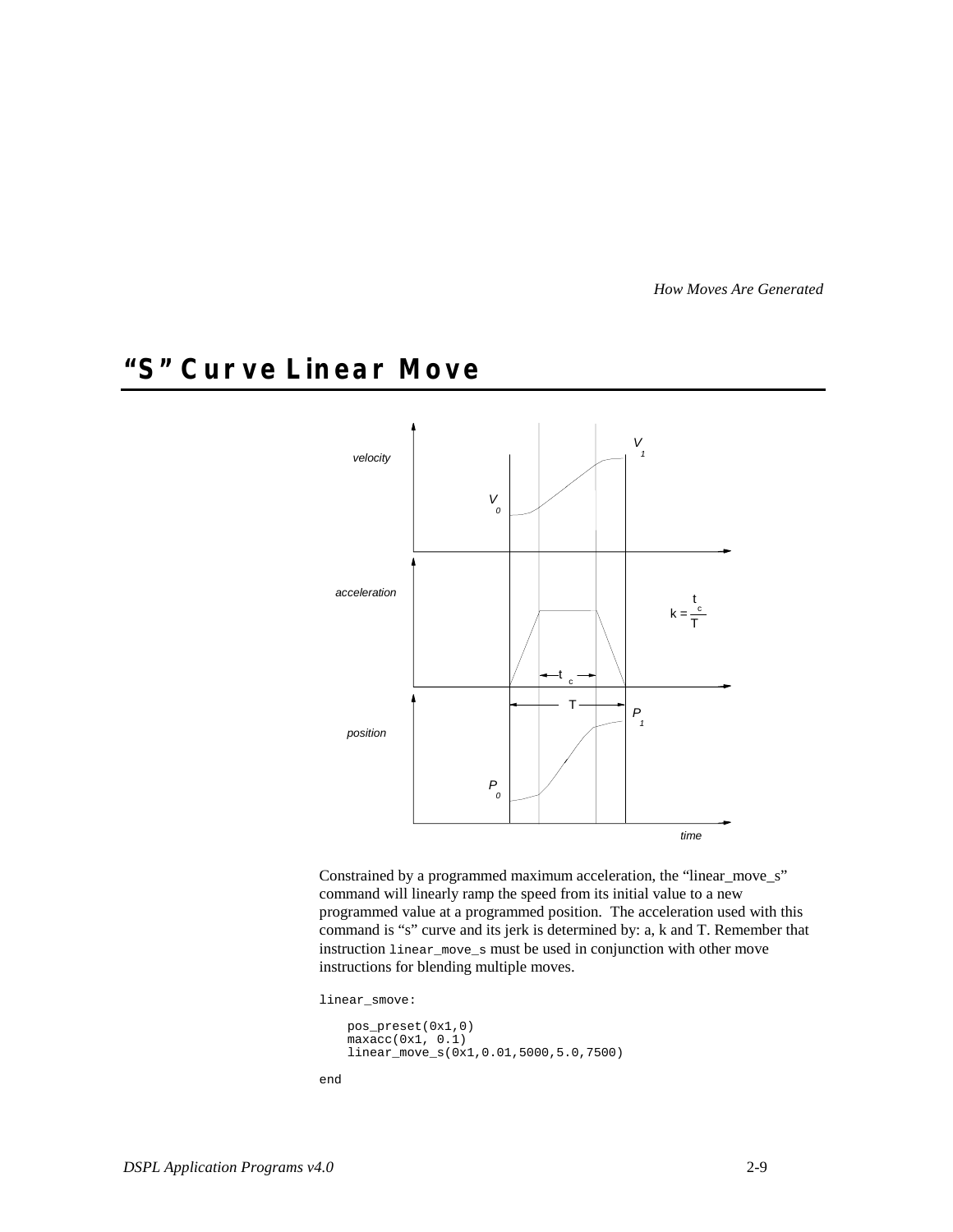## **Blending Moves**



Either one of the DSPL Segment Moves, (segment or segment\_s) can be used in blending move applications. Blending allows the migration of one move to another at an exact programmed position without a need to stop the motion.

The following example will generate the velocity profile shown above.

```
plc_program:
      run_m_program( blended_move )
end
blended_move:
 ctrl( 0x1,1000,15000,5160,3140 ) ; set the gains for axis 1
 pos_preset( 0x1, 0) ; preset axis 1 position
    var1 = 1
    en_motcp(0x1)
```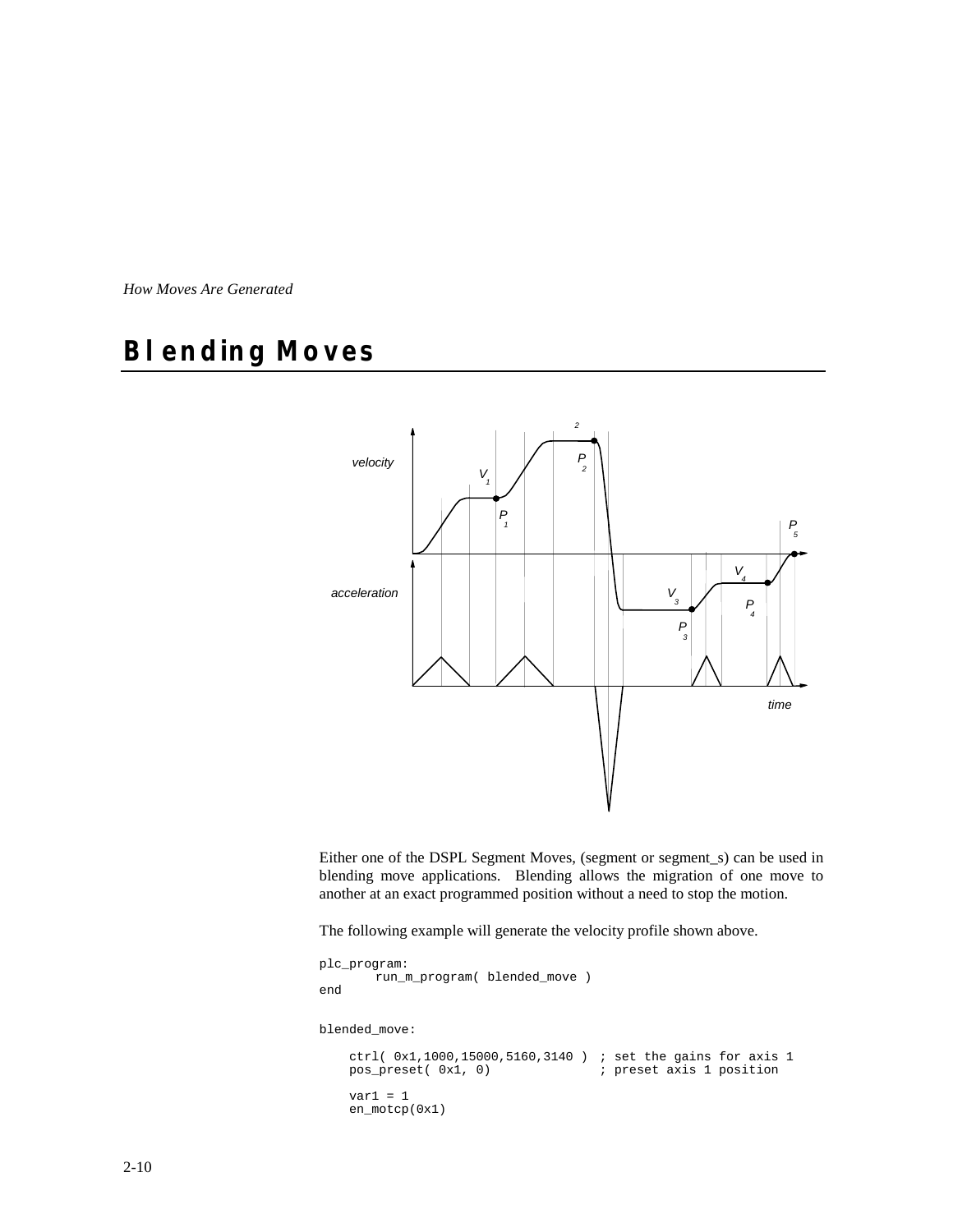```
 while( var1 < 10 )
      segment_s(0x1, 0.05, 7750, 15) ; move to P1
      segment_s(0x1, 0.05, 23250, 30) ; move to P2
      segment_s(0x1, 0.15, 15000, -15) ; move to P3
      segment_s(0x1, 0.05, 7000, -7.5) ; move to P4
      segment_s(0x1, 0.05, 5000, -0.1 ) ; move to P5
      delay(1000)
      axmove(0x1, 0.1, 0, -30) ; move to origin
      delay(1000)
```
 wend end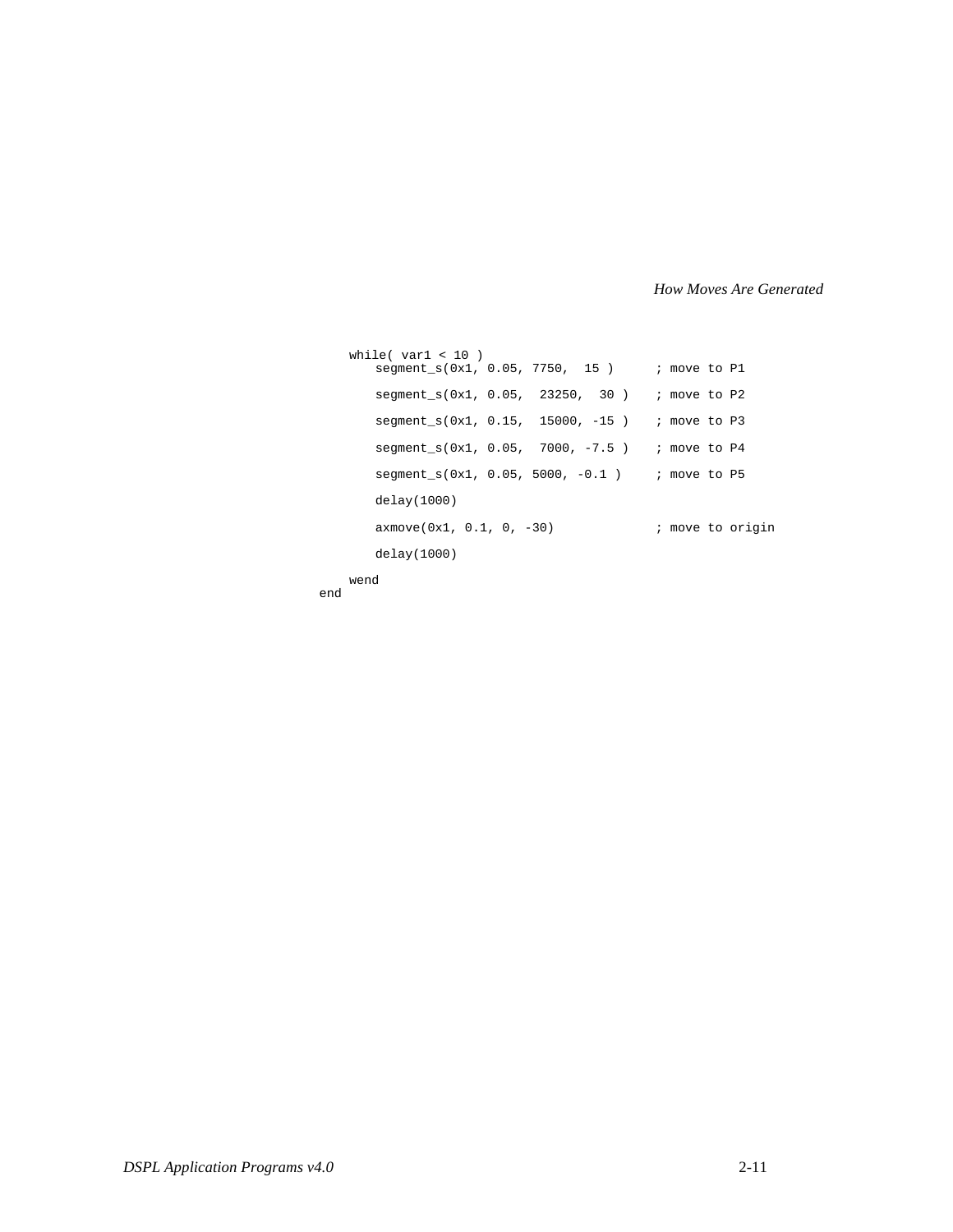## **Cubic Spline Moves**



Motion control applications requiring fine moves from one point (a point with up to four components for positions and velocities) to another require cubic spline interpolation. Mx4 can run cubic splines either in contouring mode (the host continually updates Mx4's DPR with a new set of points), or in table mode (Mx4's table is pre-loaded with a set of points only once). In table mode the user array can be up to 2,000 points long. Each point specifies the position and velocity for only one motor. The following example illustrates the generation of a cubis spline table and it use.

```
plc_program:
```
 run\_m\_program (cubic\_spline) end

cubic\_spline: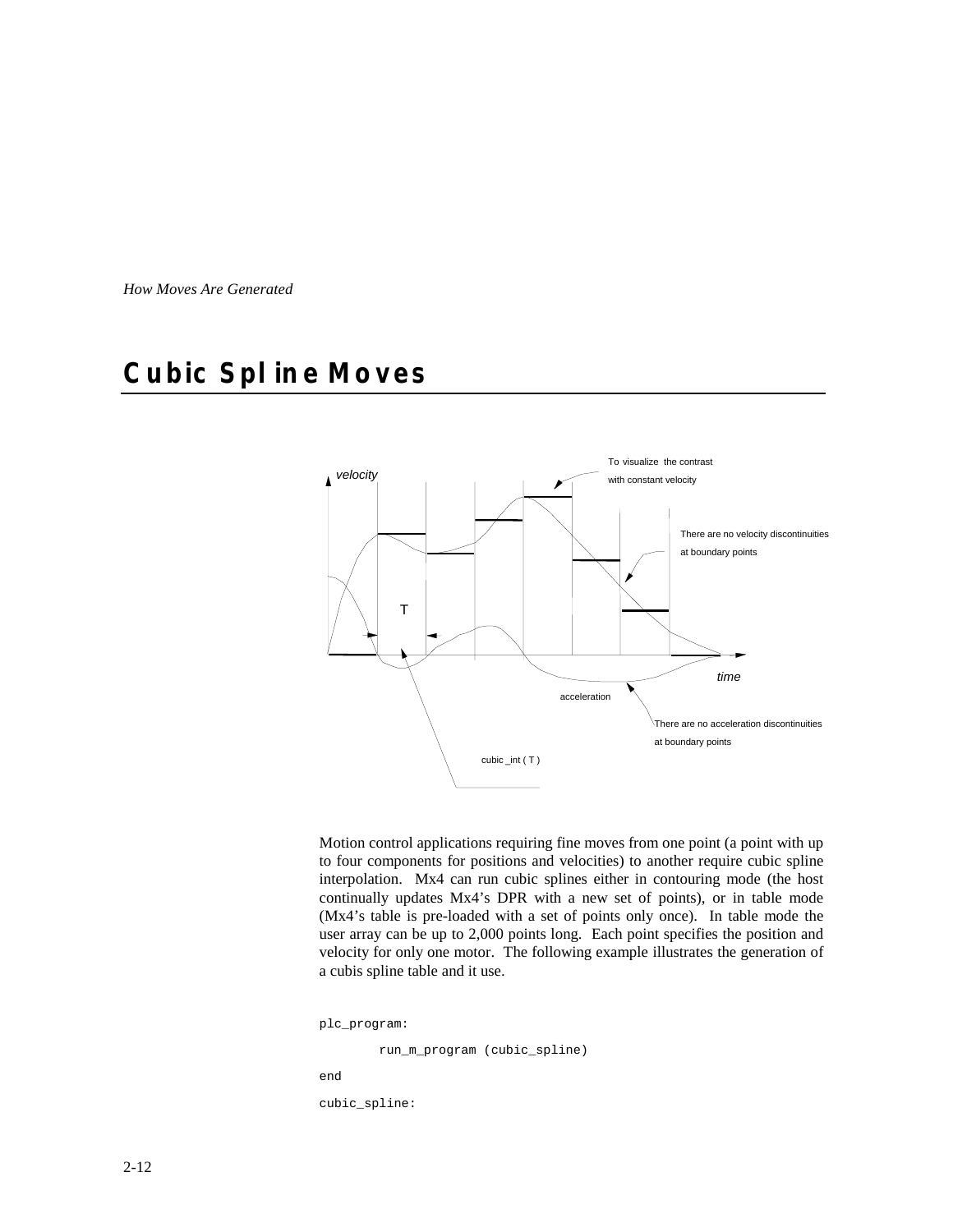```
 ;******************************************************
    ;
 ; In this example, 63 xy cubic spline points
 ; are generated by the DSPL and positioned into
 ; the Mx4's data memory
\mathcal{L} ;******************************************************
 ; set the gains
 ctrl (0x3,1000,15000,5160,3140,1000,15000,5160,3140)
 pos_preset(0x3,0,0) ; preset positions
maxacc(0x3,1,1) ; set stop accelrate
   var3 = 0<br>while (var3 <=125)
      \text{Re}(var3 \leq 125) ; generate 63 xy points<br>var2 = var3/2 ; on a circle
                           ; on a circle
      var4 = sin(var2)var5 = cos(var2)
       var4 = 1000*var4
      var5 = 1000*var5
       table_p(var3) = var4
       var3 = var3 + 1
      table_p(var3) = var5
      var3 = var3 + 1
    wend
 cubic_rate(300) ; set time interval
 cubic_scale(0x3,1,0,1,0) ; set scale for points
 cubic_int(126,0,0,0x3) ; start interpolation
```